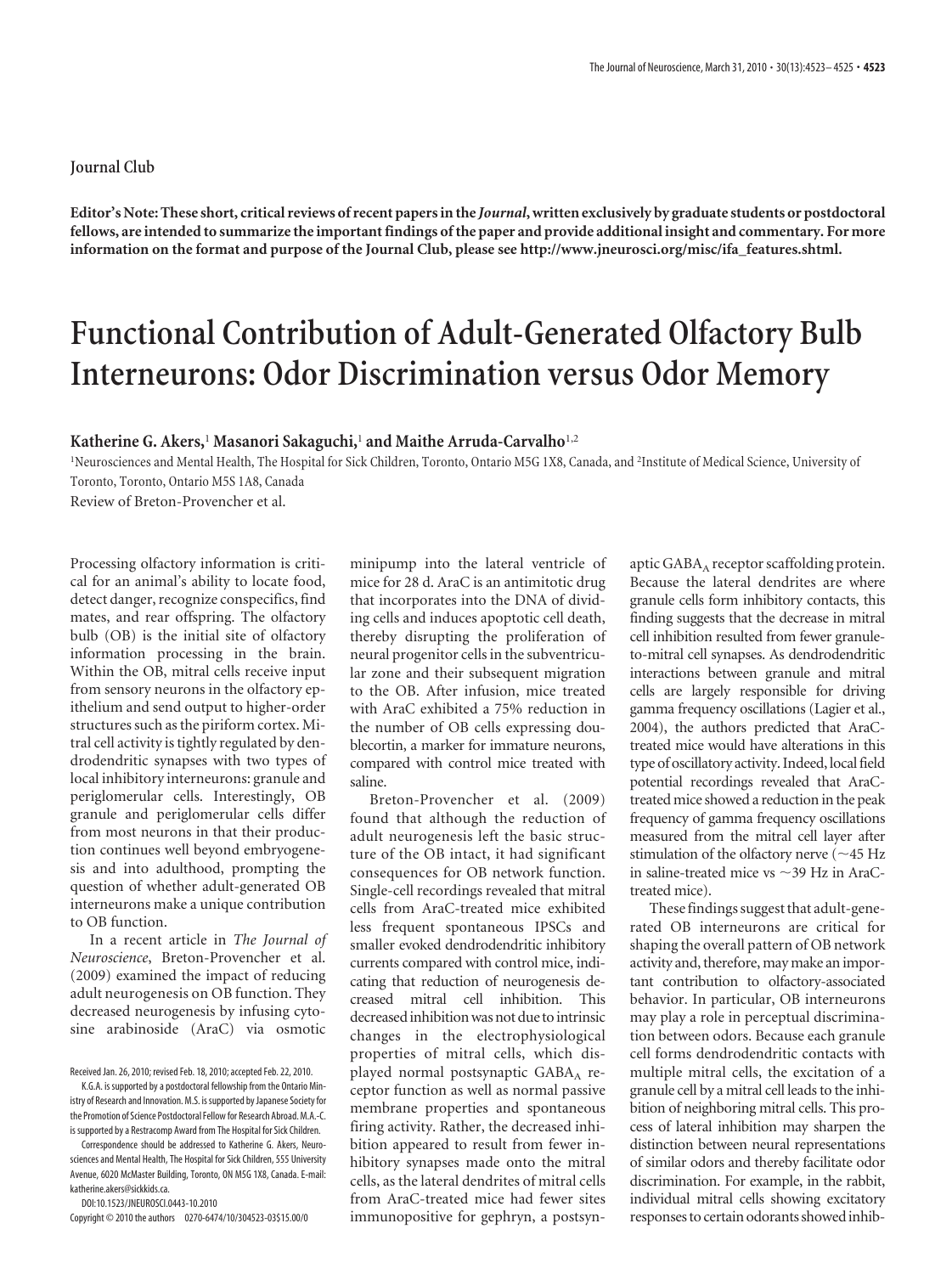|  |  | Table 1. Impairment in olfactory-associated behavior after reduction of adult OB neurogenesis |
|--|--|-----------------------------------------------------------------------------------------------|
|  |  |                                                                                               |

| Study                             | Method of reducing OB neurogenesis                           | Impact on immature<br>adult-generated neurons                                             | Impact on mature adult-generated<br>neurons                                                                | 0dor<br>discrimination | Odor memory                             |
|-----------------------------------|--------------------------------------------------------------|-------------------------------------------------------------------------------------------|------------------------------------------------------------------------------------------------------------|------------------------|-----------------------------------------|
| Gheusi et al., 2000               | $NCAM^{-/-}$                                                 | Migration in RMS: impaired                                                                | GCL width: 35% reduction                                                                                   | Impaired               | Impaired short-term<br>$(80 - 100$ min) |
| Enwere et al., 2004               | Aging, Lifr <sup>+/-</sup> , TGF $\alpha^{\text{wa1/wa1}}$   | $BrdU + /Calretinin + cells$ (4 wk<br>postinjection): 59% reduction<br>in GL in aged mice | $BrdU + / GABA + cells$ (4 wk postinjection):<br>41% reduction in GL, 55% reduction<br>in GCL in aged mice | Impaired               |                                         |
| Bath et al., 2008                 | $BDNF^{+/-}$ , TrkB <sup>+/-</sup> , BDNF <sup>Met/Met</sup> | Proliferation: no change                                                                  | $BrdU +$ cells in GCL (4 wk postiniection):<br>30% reduction                                               | Impaired               |                                         |
| Imayoshi et al., 2008             | Nestin-CRE-ER <sup>T2</sup> $\times$ NSE-DTA                 | $DCX +$ cells in RMS: reduced                                                             | NeuN $+$ cells in GCL: 10% reduction                                                                       | No deficit             | No deficit                              |
| Lazarini et al., 2009             | <b>Focal SVZ irradiation</b>                                 | $DCX +$ cells in GL and GCL:<br>70% reduction                                             |                                                                                                            | No deficit             | Impaired long-term<br>(30d)             |
| Breton-Provencher<br>et al., 2009 | LV AraC infusion                                             | $DCX +$ cells in GCL:<br>75% reduction                                                    | $NeuN +$ cells in GCL: no change                                                                           | No deficit             | Impaired short-term<br>$(60 - 120$ min) |

BrdU, Bromodeoxyuridine; CRE, cAMP response element; GCL, granule cell layer; GL, glomerular layer; LV, lateral ventricle; RMS, rostral migratory stream; SVZ, subventricular zone.

itory responses to odorants with similar molecular structures, and this odor-specific response pattern was eliminated by blockade of inhibitory neurotransmission (Yokoi et al., 1995). Synchronous oscillatory activity in the OB may also be important for odor discrimination. In the honeybee, pharmacological desynchronization of odor-evoked oscillations impaired perceptual discrimination between structurally similar odorants (Stopfer et al., 1997).

Given that reduced neurogenesisleads to decreased mitral cell inhibition and altered OB oscillatory activity, mice with reduced adult OB neurogenesis might be expected to exhibit poor discrimination between odors. Surprisingly, Breton-Provencher et al. (2009) found that AraC-treated mice displayed normal odor discrimination but showed poor odor memory. Like control mice, AraC-treated mice showed a decrease in investigative behavior on repeated presentations of one odor (i.e., habituation) and an increase in investigative behavior on presentation of a second odor (i.e., dishabituation), indicating that they perceived the two odors as being different. When the delay between repeated presentations of the same odor was lengthened from 30 to 60 min, however, AraC-treated mice failed to habituate, suggesting that they could not remember an odor for  $>$  30 min. These findings, therefore, implicate adult-generated OB interneurons in memory for odors but not perceptual discrimination between odors.

A perplexing finding is that although AraC-treated mice showed no evidence of memory for a previously encountered odor after 60 min, they were able to remember an association between an odor and a food reward for at least 7 d. If mice cannot recognize an odor after a short span of time, it is difficult to understand how they could form long-term odor associations. One possible reason for this discrepancy is that short- and long-term odor memories were assessed by two different behavioral tasks, the former involving odor habituation and the latter involving odor–food associations, which may have differential requirements for adult-generated OB interneurons. For instance, odor–food associative memory might be unaffected by reductions in adult OB neurogenesis because associations between odors and nonolfactory stimuli rely on piriform and orbitofrontal cortices (Wilson et al., 2006) more than the OB.

This study is the latest in a growing collection of studies investigating the impact of reducing adult OB neurogenesis on olfactory-associated behavior in mice (Table 1). These studies, however, appear to provide conflicting results. Whereas some report that reduced neurogenesis impairs odor discrimination (Gheusi et al., 2000; Enwere et al., 2004; Bath et al., 2008), others report that reduced neurogenesis leaves odor discrimination intact but impairs odor memory (Breton-Provencher et al., 2009; Lazarini et al., 2009), and yet another reports that reduced neurogenesis impairs neither odor discrimination nor odor memory (Imayoshi et al., 2008).

One factor that may influence whether reduced OB neurogenesis impairs odor discrimination may be the difficulty of the discrimination. As noted by Breton-Provencher et al. (2009), adult-generated OB interneurons may be exclusively involved in discrimination between highly similar odors (e.g., odors with similar molecular structures or similarly comprised mixtures of odors). For instance, aged or mutant mice with reduced OB neurogenesis discriminated between two distinct odors (100% almond vs 100% coconut) but not two similarly comprised mixtures of the odors (58% almond/42% coconut vs 42% almond/58% coconut) (Enwere et al., 2004). Perhaps some studies (Imayoshi

et al., 2008; Breton-Provencher et al., 2009) did not find deficits in odor discrimination because the odors were too distinct, leaving open the possibility that using more similar odors could reveal impairments. A recent study (Lazarini et al., 2009), however, demonstrated that irradiated mice with reduced OB neurogenesis showed normal odor discrimination despite being extensively tested in tasks with highly similar odors, providing evidence that adult OB neurogenesis is not necessary for even the most difficult odor discriminations.

A second factor that might influence whether reduced OB neurogenesis impairs odor discrimination is the developmental timing of the experimental manipulation. As proposed by Lazarini et al. (2009), impairments in odor discrimination may be observed when OB neurogenesis is disrupted during embryogenesis but not during adulthood. That is, the ability to discriminate between odors may depend on the initial formation of OB neural circuitry brought about by the early wave of neurogenesis during the prenatal and early postnatal periods, but may not depend on the continued addition of new neurons to that circuitry during adulthood. Consistent with this idea, odor discrimination was impaired by genetic mutations that likely affected OB neurogenesis throughout development (Gheusi et al., 2000; Enwere et al., 2004; Bath et al., 2008) but was not impaired by manipulations that targeted neurogenesis specifically during adulthood (Imayoshi et al., 2008; Breton-Provencher et al., 2009; Lazarini et al., 2009). Furthermore, Enwere et al. (2004) found that a declining rate of neurogenesis in aged mice was associated with poor odor discrimination, suggesting that impairments in odor discrimination may emerge when OB circuitry breaks down during senescence.